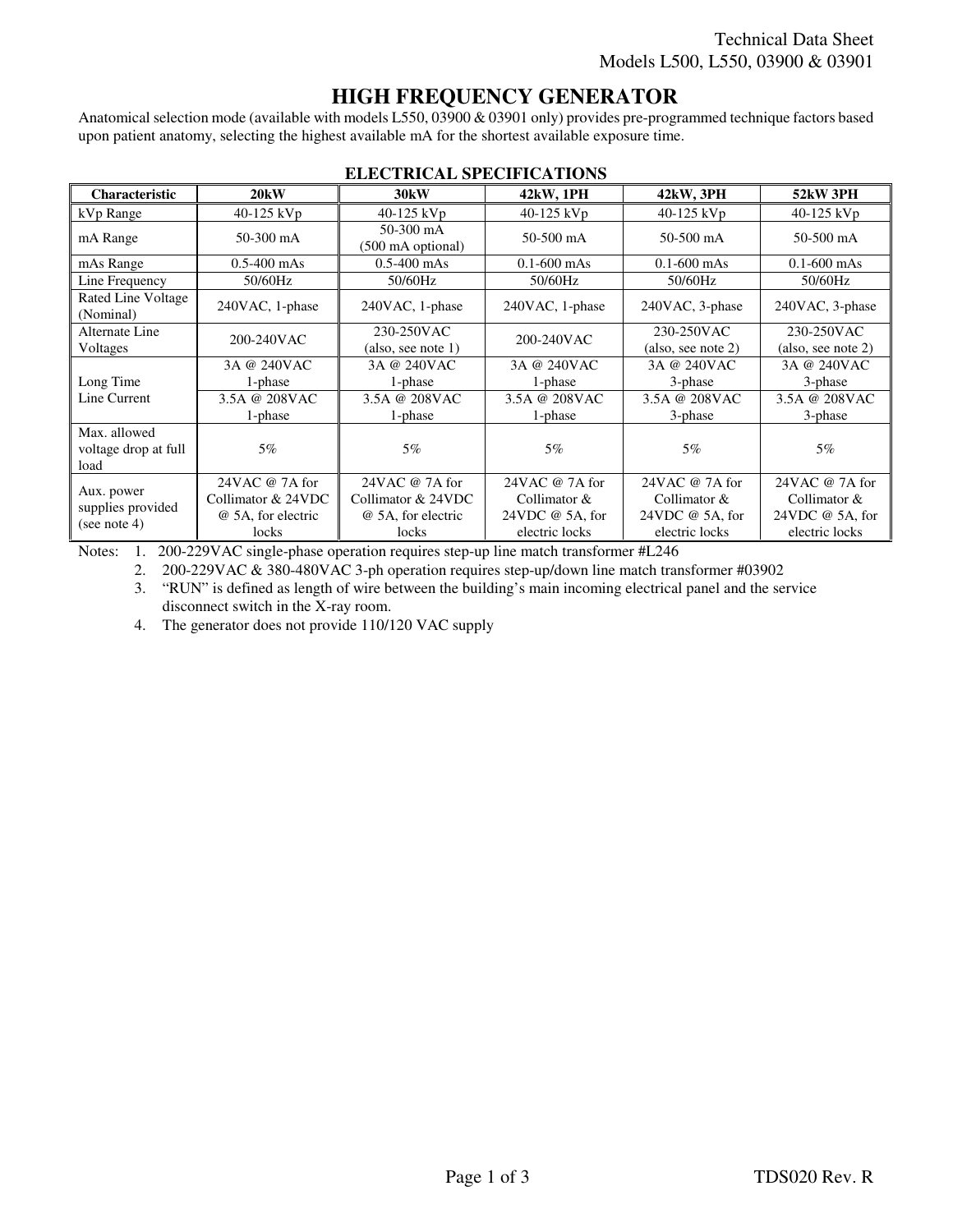| <b>Additional Electrical Specs for Summit HF Generators</b> |
|-------------------------------------------------------------|
|-------------------------------------------------------------|

| Generator<br>Model | Line Voltage<br>& Phase | Line Match<br>Transformer<br>(LMT) | Max.<br>Momentary<br>Line Current | For $10' - 50'$<br>run | branch circuit based on length of "run"<br>(mains to Emergency Disconnect Sw.)<br>For 51'-100'<br>run | Recommended Copper wire size (AWG) for<br>For 101'-200'<br>run | Minimum Rating<br>of Over-current<br>Protection<br>(Time Delayed) | Minimum<br>Rating of<br>Distribution<br>Transformer |
|--------------------|-------------------------|------------------------------------|-----------------------------------|------------------------|-------------------------------------------------------------------------------------------------------|----------------------------------------------------------------|-------------------------------------------------------------------|-----------------------------------------------------|
|                    | 208V, 1PH               | N <sub>0</sub>                     | 139                               | #4                     | #1                                                                                                    | #000                                                           | 70A                                                               | 25kVA                                               |
| 20kW               | 240V, 1PH               | N <sub>0</sub>                     | 120                               | #4                     | #1                                                                                                    | #000                                                           | 60A                                                               | 25kVA                                               |
| 30kW               | 208V, 1PH               | Yes                                | 230                               | #2                     | #0                                                                                                    | #0000                                                          | 115A                                                              | 37.5kVA                                             |
|                    | 240V, 1PH               | No                                 | 200                               | #2                     | #00                                                                                                   | 250MCM                                                         | 100A                                                              | 37.5kVA                                             |
|                    | 208V, 3PH               | Yes                                | 192                               | #2                     | #0                                                                                                    | #0000                                                          | 100A                                                              | 50kVA                                               |
| 40kW               | 240V, 3PH               | No                                 | 154                               | #4                     | #1                                                                                                    | #000                                                           | 75A                                                               | 50kVA                                               |
|                    | 480V, 3PH               | Yes                                | 84                                | #6                     | #4                                                                                                    | #1                                                             | 45A                                                               | 50kVA                                               |
|                    | 208, 1PH                | N <sub>o</sub>                     | 345                               | #0                     | #0000                                                                                                 | 400MCM                                                         | 175A                                                              | 52kVA                                               |
|                    | 240, 1PH                | No                                 | 300                               | #0                     | #0000                                                                                                 | 350MCM                                                         | 150A                                                              | 52kVA                                               |
| 42kW               | 208V, 3PH               | Yes                                | 173                               | #2                     | #()                                                                                                   | #0000                                                          | 90A                                                               | 52kVA                                               |
|                    | 240V, 3PH               | N <sub>0</sub>                     | 150                               | #4                     | #1                                                                                                    | #000                                                           | 75A                                                               | 52kVA                                               |
|                    | 480V, 3PH               | Yes                                | 75                                | #6                     | #4                                                                                                    | #1                                                             | 40A                                                               | 52kVA                                               |
|                    | 208V, 3PH               | Yes                                | 240                               | #2                     | #00                                                                                                   | #0000                                                          | 120A                                                              | 62.5 kVA                                            |
| 50 <sub>k</sub> W  | 240V, 3PH               | N <sub>0</sub>                     | 192                               | #4                     | #1                                                                                                    | #000                                                           | 100A                                                              | 62.5kVA                                             |
|                    | 480V, 3PH               | Yes                                | 104                               | #6                     | #4                                                                                                    | #1                                                             | 60A                                                               | 62.5kVA                                             |
|                    | 208V, 3PH               | Yes                                | 196                               | #2                     | #00                                                                                                   | 250MCM                                                         | 100A                                                              | 65kVA                                               |
| 52kW               | 240V, 3PH               | N <sub>o</sub>                     | 170                               | #2                     | #0                                                                                                    | #0000                                                          | 85A                                                               | 65kVA                                               |
|                    | 480V, 3PH               | Yes                                | 85                                | #6                     | #2                                                                                                    | #0                                                             | 45A                                                               | 65kVA                                               |

### **ENVIRONMENTAL REQUIREMENTS (OPERATING)**

Ambient temperature range:  $50^{\circ}F (10^{\circ}C)$  to  $104^{\circ}F (40^{\circ}C)$ Relative humidity range: 30% to 75%

Atmosphere pressure range: 20.67 inHg (700 hPa) to 31.30 inHg (1060 hPa)

## **SHIPPING INFORMATION**

| YANTENTE<br>m                        | <b>DIMENSIONS</b><br>$\sqrt{2}$ (on pallet) | енсін<br>$\overline{\phantom{a}}$<br>$\sim$ 1 |
|--------------------------------------|---------------------------------------------|-----------------------------------------------|
| console<br>Power .<br>Module<br>. oz | .42"<br>height<br>28'<br>width<br>denth     | $\bar{\Omega}$ lbs.                           |

#### **COMMUNICATION CABLES**

| Communication Cables     | 50'                                |  |
|--------------------------|------------------------------------|--|
| Console to Power Module) | $\therefore$ 1.5" conduit required |  |
| trom                     | standard.                          |  |

Specifications subject to change without notice.